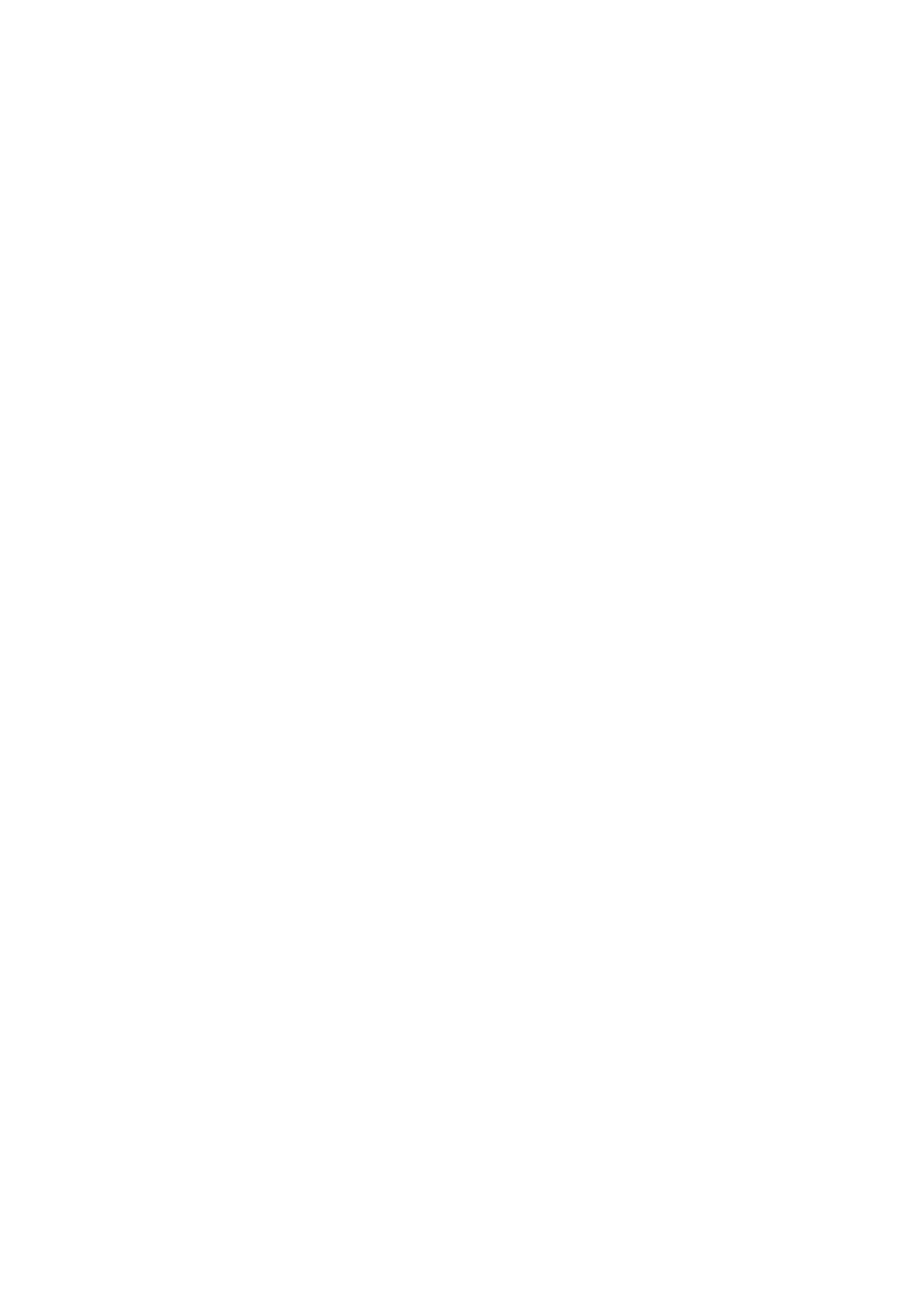## **AGENDA**

|       |                                                                                        | Page Nos.  |
|-------|----------------------------------------------------------------------------------------|------------|
| 1.    | Apologies for Absence                                                                  |            |
| 2.    | Declarations of Interest by Members and Officers and as to the Party Whip              |            |
| 3.    | Declarations of Intention to Record the Meeting                                        |            |
| 4.    | Minutes of the meeting held on 17 March 2022                                           | $5 - 11$   |
| 5.    | Chairman's Report                                                                      | Verbal     |
|       | <b>Policy Items for Decision</b>                                                       | Report     |
| 6.    | Annual Review of Exempt Items                                                          | $12 - 13$  |
| 7.    | <b>Workforce Development Strategy</b>                                                  | $14 - 33$  |
| 8.    | <b>Responsive Repairs Policy</b>                                                       | $34 - 56$  |
| 9.    | Application to the Arts Council England to Become a National Portfolio<br>Organisation | $57 - 63$  |
|       | <b>Finance Items for Decision</b>                                                      |            |
| 10.   | <b>Cycle Races</b>                                                                     | $64 - 69$  |
| 11.   | Development of Resource in 2022/23 - Heritage and Culture                              | $70 - 73$  |
| 12.   | <b>Budget Requests for Environmental Services</b>                                      | 74 - 80    |
| 13.   | Market Supplement Extension - Trades Team                                              | $81 - 83$  |
| 14.   | Sherwood Levelling Up                                                                  | $84 - 87$  |
| 15.   | Land off Bowbridge Road                                                                | To Follow  |
| 16.   | Local Development Framework Progress Update                                            | To Follow  |
|       | <b>Policy Items for Information</b>                                                    |            |
| 17.   | Community Plan Performance For Quarter 3 2021/22                                       | $88 - 122$ |
|       | <b>Finance Items for Information</b>                                                   |            |
| None. |                                                                                        |            |

## **Confidential and Exempt Items**